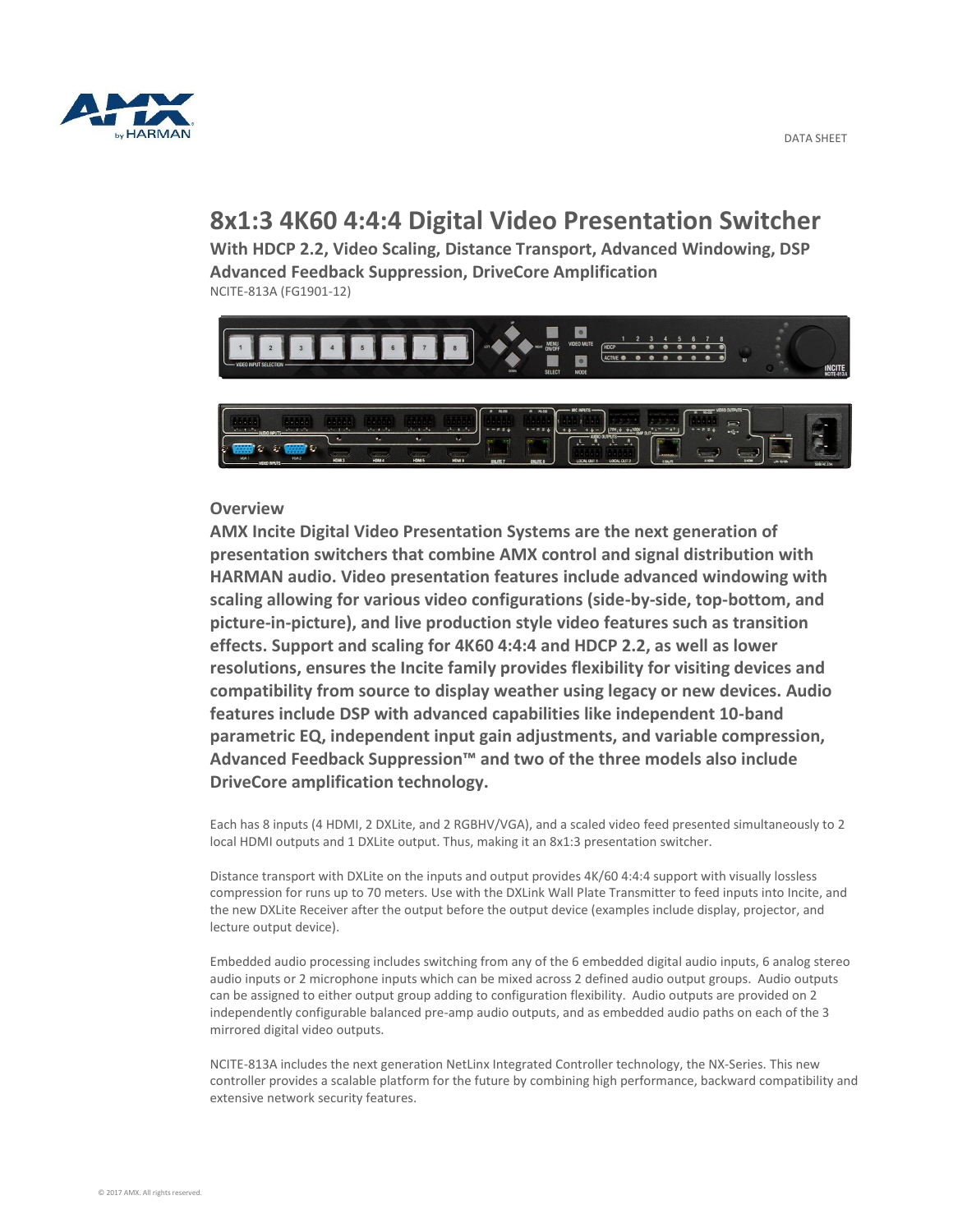#### **Common Applications**

University lecture halls, theaters, and other collaboration spaces; corporate and government boardroom and meeting spaces. Incite delivers precision video, supports new and legacy visiting devices, provides professional presentation transitions and windowing features, and promises the best audio on the market, making it the ideal solution for any high use presentation area.

#### **Features**

- **4K60 4:4:4 Support** Incite supports today's 4K content without modifying the color space or reducing the frame rate.
- **HDMI 2.0 and HDCP 2.2 Support** By incorporating HDMI 2.0 and HDCP 2.2, Incite is compatible with all the latest 4K sources and displays.
- **Scaled Outputs** Provides current and future support for permanent and visiting source devices connected at the same time, both 4K and non 4K. Current HD signals can be up-scaled, while 4K60 can be downscaled, providing flexible compatibility from source to display.
- **Advanced Windowing with Scaling** Send two sources to a single display in various preset configurations (side-by-side, top-bottom, and picture-in-picture) and regardless of source resolution, Incite will scale the sources to fit the resolution requirements of the destination display. Incite also includes "Live Production" style video features such as transition effects when switching between sources, providing presenters with a professional look and feel.
- **Crown DriveCore Amplification –** Seamlessly integrates the amplifier drive stage into the power output stage fusing everything into a chip the size of a dime. The foundational DriveCore™ circuitry is based on breakthroughs by Crown's own Gerald Stanley with five patents applying to the advanced feedback, modulation and output stage technologies. DriveCore's front-end drive circuits leverage the inherent efficiency of Class D output stages while also maintaining superb sonic characteristics. The end result is an ultra-efficient, one-piece audio amplifier circuit that exhibits the exemplary audio quality of a highly evolved Class AB design.
- **DSP by BSS** Includes an integrated digital signal processor with advanced capabilities like independent 10 band parametric EQ, independent input gain adjustments and variable compression, allowing for precision tuning to match unique source and room attributes. Enhanced Microphone Processing includes 3-band EQ, compressional, gating, auto-ducking, and limiting on each microphone input to ensure crystal clear communication.
- **dbx AFS (Advanced Feedback Suppression™)** Never experience feedback problems again. Advanced Feedback Suppression (AFS) takes the guesswork out of controlling feedback, which is not only annoying but can even damage speakers – and ears. AFS is flexible and easy to use: just choose the level of suppression you want, and you're done. AFS automatically stops feedback in its tracks.
- **Distance Transport** Extend the reach of 4K60 4:4:4 to 70 meters, well beyond the capabilities of typical HDMI cabling.
- **Flexible Interface Options** Interface options include integrated web GUI, front control panel, On Screen Menu Setup and is a Native NetLinx device which can be controlled via native NetLinx ICSP commands. Full feedback and notifications are provided for NetLinx integration.

| ,,,,,,,,,,,,,,,,,            |                                                 |
|------------------------------|-------------------------------------------------|
| <b>GENERAL</b>               |                                                 |
| Enclosure                    | Metal with black matte finish                   |
| Dimensions (HWD)             | 1 11/16" x 19" 14" (4.4 cm x 48.3 cm x 35.6 cm) |
| Weight                       | TBA                                             |
| <b>Regulatory Compliance</b> | <b>TBA</b>                                      |
| Included Accessories         | • (1) Power Cord, Universal                     |
|                              | • (2) Front Rack Mounting Brackets              |
|                              | • (4) Rubber feet                               |
|                              | • Other TBA                                     |

### **Specifications**

| <b>ACTIVE POWER REQUIREMENTS</b> |                                 |
|----------------------------------|---------------------------------|
| <b>Power Consumption</b>         | TBA                             |
| <b>Power Connector</b>           | <b>IEC Power Cord Connector</b> |
|                                  | 100-240 VAC                     |
|                                  | 50-60 Hz                        |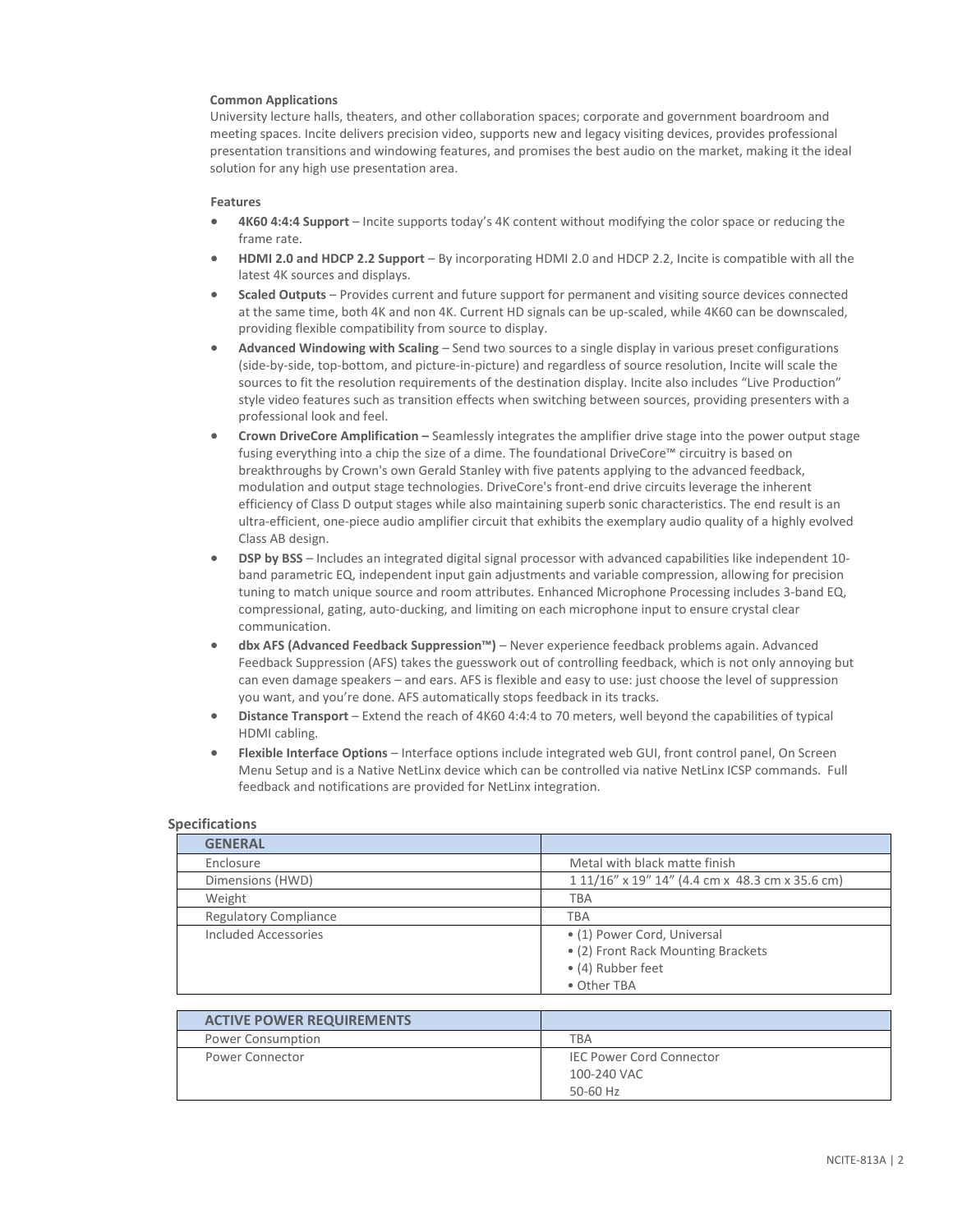| <b>ENVIRONMENTAL</b>       |                                                                          |
|----------------------------|--------------------------------------------------------------------------|
| Temperature (Operating)    | 0° C to 40° C (32° F to 104° F)                                          |
| Temperature (Storage)      | $-10^{\circ}$ C to 70 $^{\circ}$ C (14 $^{\circ}$ F to 158 $^{\circ}$ F) |
| Humidity (Operating)       | 5% to 85% RH                                                             |
| Heat Dissipation (Typical) | TBA                                                                      |
| Heat Dissipation (Standby) | TBA                                                                      |

| <b>ETHERNET</b>    |                                                     |
|--------------------|-----------------------------------------------------|
| Connection         | $(1)$ RJ-45                                         |
| Description        | 10/100 Port RJ-45 connector provides TCP/IP         |
|                    | communication                                       |
| Link/Act Indicator | Link/Activity LED (green) blinks when receiving     |
|                    | Ethernet data packets, one on Ethernet RJ-45        |
|                    | connector and one on the front panel                |
| Speed Indicator    | Speed LED (yellow) lights On when the connection    |
|                    | speed is 100 Mbps Ethernet connection and turns OFF |
|                    | when the speed is 10 Mbps                           |

| <b>INTEGRATED AMPLIFIER</b>   |                                                                                               |
|-------------------------------|-----------------------------------------------------------------------------------------------|
| Crown DriveCore Amplification | Integrated Crown DriveCore Amplifier<br>8 Ohm stereo / 70 V / 100 V mono selectable amplifier |
|                               | 4 ohm/8 ohm: 25W max per channel<br>70V/100V: 50W max                                         |

| <b>INTEGRATED MATRIX SWITCHER CONTROL</b>          |                                                                                                                                    |
|----------------------------------------------------|------------------------------------------------------------------------------------------------------------------------------------|
| Source Select Buttons 1-8                          | Press to select audio and video source selection                                                                                   |
| Navigation Control (Up, Down, Left, Right, Select) | For onscreen menu navigation and selection                                                                                         |
| Menu On/Off                                        | For entering or exiting onscreen menu mode                                                                                         |
| Video Mute                                         | Press to mute/un-mute (enable/disable) all video<br>output displays. Video Mute results in a blank screen<br>on the output display |
| Volume Knob                                        | Turn for volume up/down, push to mute/unmute,<br>assigned to audio group 1                                                         |

| <b>PRESENTATION SWITCHER</b> |                                                        |
|------------------------------|--------------------------------------------------------|
| Video Switching              | 8x1:3 4K60 4:4:4 Video Switching, selected scaled      |
|                              | image presented to 3 outputs simultaneously            |
| Video Inputs                 | (2) HD15; supports RGBHV                               |
|                              | (4) HDMI; supports 4K60 4:4:4 HDMI 2.0/HDCP 2.2        |
|                              | (2) DXLite; supports 4K60 4:4:4 HDMI 2.0, HDCP 2.2,    |
|                              | audio, and power (receives signals from DX-TX-DWP-     |
|                              | 4K DXLink 4K HDMI Decor Style Wall Plate Transmitter)  |
| Video Outputs                | (2) HDMI; supports 4K60 4:4:4 HDMI 2.0/HDCP 2.2        |
|                              | (1) DXLite; supports 4K60 4:4:4 HDMI 2.0, HDCP 2.2,    |
|                              | audio, power, and USB 2.0 (sends signal to DXL-RX-     |
|                              | 4K60 DXLite RX)                                        |
| <b>HDCP Support</b>          | Yes, including HDCP 1.x and HDCP 2.2                   |
|                              | Key Management System                                  |
|                              | AMX HDCP InstaGate Pro™ Technology                     |
|                              | Key support up to 16 devices per output, independent   |
|                              | of source device                                       |
|                              |                                                        |
| <b>EDID Management</b>       | A preferred EDID can be selected for each input or any |
|                              | display EDID can be mirrored to any input              |
|                              | independently                                          |
|                              |                                                        |
| <b>HDMI WITH HDMI</b>        |                                                        |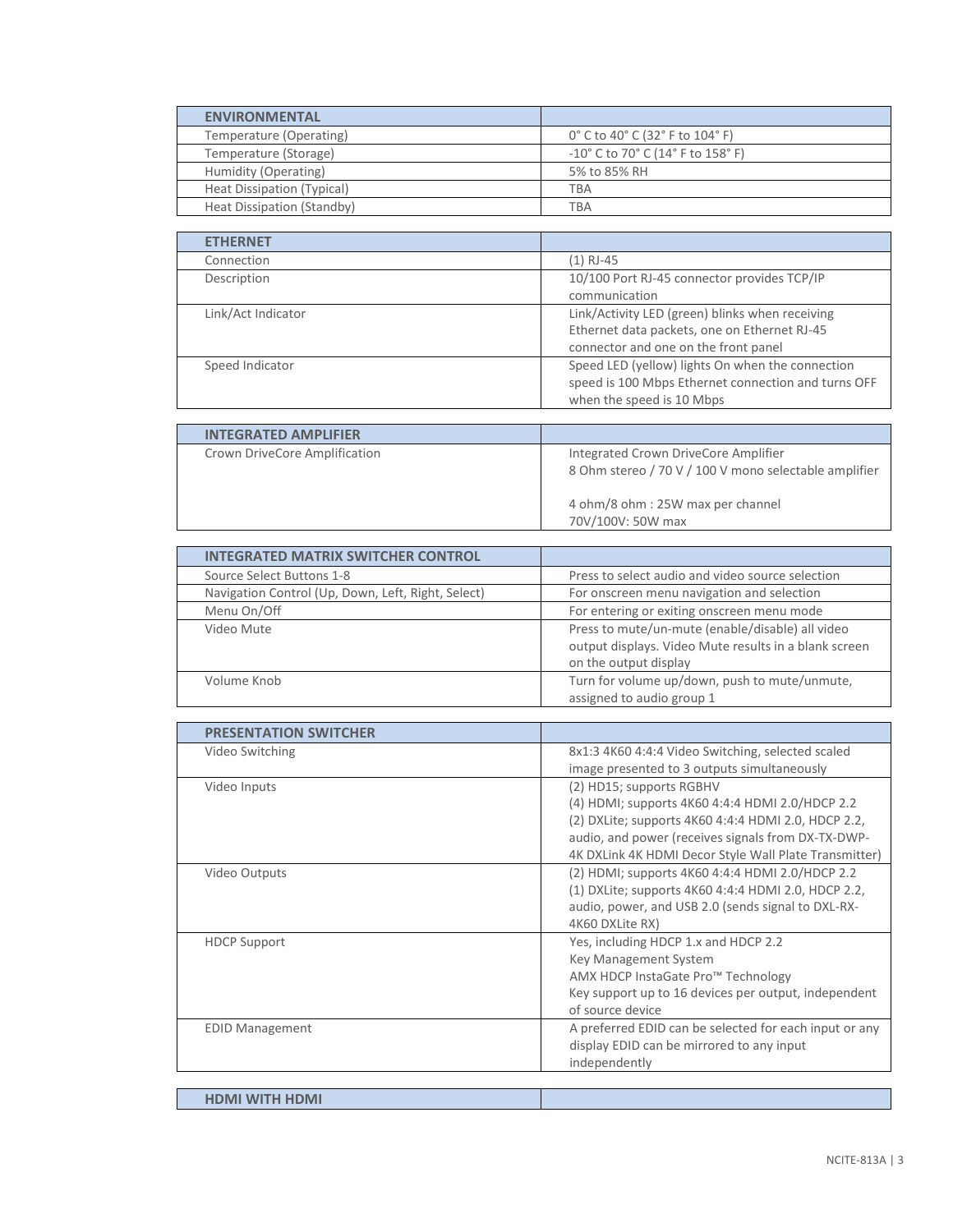| Signal Type Support            | <b>HDMI 2.0, HDCP 2.2</b>                             |
|--------------------------------|-------------------------------------------------------|
|                                | DVI-D (Single Link With HDMI Cable Adapter)           |
|                                | DisplayPort ++ (Input Only, With HDMI Cable Adapter)  |
| <b>Input Connectors</b>        | (4) HDMI Type A Female Ports                          |
| <b>Output Connectors</b>       | (2) HDMI Type A Female Ports                          |
| <b>Output Scaling</b>          | Yes, selected scaled image presented to 3 outputs (2) |
|                                | HDMI and 1 DXLite) simultaneously                     |
| Video Data Rate (Max)          | 18 Gbps (Max)                                         |
| Video Pixel Clock (Max)        | Up to 600 Mhz                                         |
| Progressive Resolution Support | 480p up to 4096x2160@ 60 Hz 4:4:4 including           |
|                                | 3840x2160 4:4:4                                       |
| Interlaced Resolution Support  | 480i, 576i, 1080i                                     |
| 4K Resolution Support (Max)    | 3840x2160p@24/25/30/60 Hz @ 4:4:4                     |
|                                | 4096x2160p@24/25/30/60 Hz @ 4:4:4                     |
| <b>HDMI Cable Requirement</b>  | HDMI High Speed Cable, Category 2, Required           |
| Input Equalization             | <b>TBA</b>                                            |
| Input Re-clocking (CDR)        | <b>TBA</b>                                            |
| <b>HDCP Support</b>            | Yes, including HDCP 1.x and HDCP 2.2                  |
|                                | Key Management System                                 |
|                                | AMX HDCP InstaGate Pro™ Technology                    |
|                                | Key support up to 16 devices per output, independent  |
|                                | of source device                                      |

| <b>AUDIO</b>         |                                                                                                                                                                                                                                                                                                                                                                 |
|----------------------|-----------------------------------------------------------------------------------------------------------------------------------------------------------------------------------------------------------------------------------------------------------------------------------------------------------------------------------------------------------------|
| Audio Inputs         | (6) 3.5 mm 5-position captive-wire terminals; support<br>balanced (differential) or unbalanced (single-ended)<br>stereo audio<br>(2) 3.5 mm 3-pin captive-wire MIC connectors;<br>supports up to two mono microphones, unbalanced or<br>balanced audio<br>(4) HDMI connections support digital audio<br>(2) DXLink connections support embedded DXLite<br>audio |
| <b>Audio Outputs</b> | (1) Amplified audio output; 4-position captive wire<br>connector; supports amplified, variable, mono or<br>stereo audio<br>(2) Line level audio output; supports balanced or<br>unbalanced mono or stereo<br>(2) HDMI connections support embedded digital audio<br>(1) DXLite output support embedded digital audio                                            |

| <b>ANALOG VIDEO (RGBHV WITH HD15)</b> |                                       |
|---------------------------------------|---------------------------------------|
| Compatible Formats                    | RGBHV                                 |
| Input Connector                       | $HD-15$                               |
| <b>Resolution Support</b>             | up to 1920x1200@60 Hz Reduce Blanking |
| Auto-Adjust Input                     | Supported                             |
| Digital Processing                    | 24-bit, 165 MHz                       |

| <b>DXLITE WITH RJ-45</b> |                                                                                                    |
|--------------------------|----------------------------------------------------------------------------------------------------|
| <b>Input Connections</b> | $(2)$ RJ-45                                                                                        |
| Input Compatible Formats | supports 4K60 4:4:4 HDMI 2.0, HDCP 2.2, audio, and<br>power (input)                                |
| <b>Output Connection</b> | $(1)$ RJ-45                                                                                        |
| <b>Output Formats</b>    | supports 4K60 4:4:4 HDMI 2.0, HDCP 2.2, audio, and<br>power; output supports all this plus USB 2.0 |
| <b>Output Scaling</b>    | Yes, selected scaled image presented to 3 outputs (2<br>HDMI and 1 DXLite) simultaneously          |
| <b>HDCP Support</b>      | Yes                                                                                                |